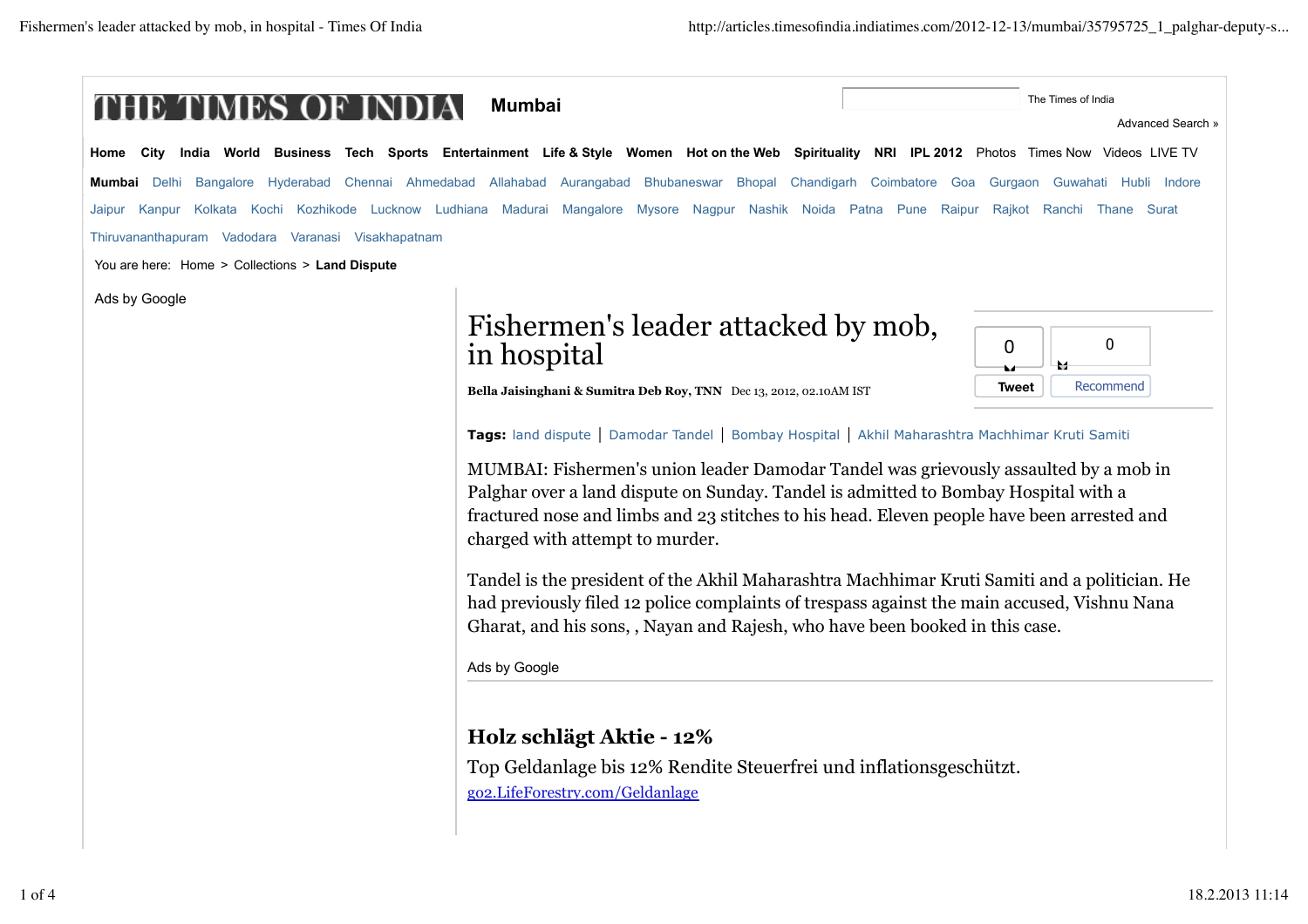| <b>RELATED ARTICLES</b> |
|-------------------------|

Former minister lands in police net *October 31, 2004*

Youth killed as cop's carbine goes off *January 19, 2005*

Son shoots father over land dispute *November 8, 2005*

### **IN-DEPTH COVERAGE**

Land Dispute Union Leader Palghar

# **British Expat in Germany?**

R

Free financial planning guide. Sign up for free guide and review. expertsforexpats.com/financeguide

Tandel's son Devendra said, "My father had purchased a plot of land near Satpatti village in Palghar around 10 years ago. before.

Our neighbours, the Gharats, laid claim on the adjoining parcel of 7 gunthas that was , in fact, also ours. Earlier this year, the court settled matters in our favour, but they feel as if their pride has been dented." by the decision."

Officials in Palghar denied the matter was unequivocally settled in court.

The fishermen's leader, who who lives in Machhimar Colony in Cuffe Parade, went to Palghar on Sunday to oversee the property, he was allegedly. The family alleges that the accused anticipated his visit last Sunday and waylaid him when he arrived with his sons. "That evening attacked by around 40 people armed with iron rods and bamboo sticks. accosted him and rained blows on his head. They tried to kill him by hurling a huge boulder at his head. He raised his arm to fend them off and fractured it in the process. As my brother Puneet intervened, the goons beat him up as well. He is admitted to hospital with a dislocated arm," Devendra said.

Deputy superintendent R D Shinde told TOI, "We have registered a case under Sec. 307 of attempt to murder as well as rioting, and arrested 11-12 people. We have secured their custody for a further two days and investigation is under way."

A doctor in Bombay Hospital said Tandel was recovering well and was stable. "He was admitted with injuries to the head and required multiple sutures. He also has an injury to the right thumb," he said, adding that he would be discharged in the next few days.

Meanwhile the Tandel family accuses the local police of shielding the culprits for they are